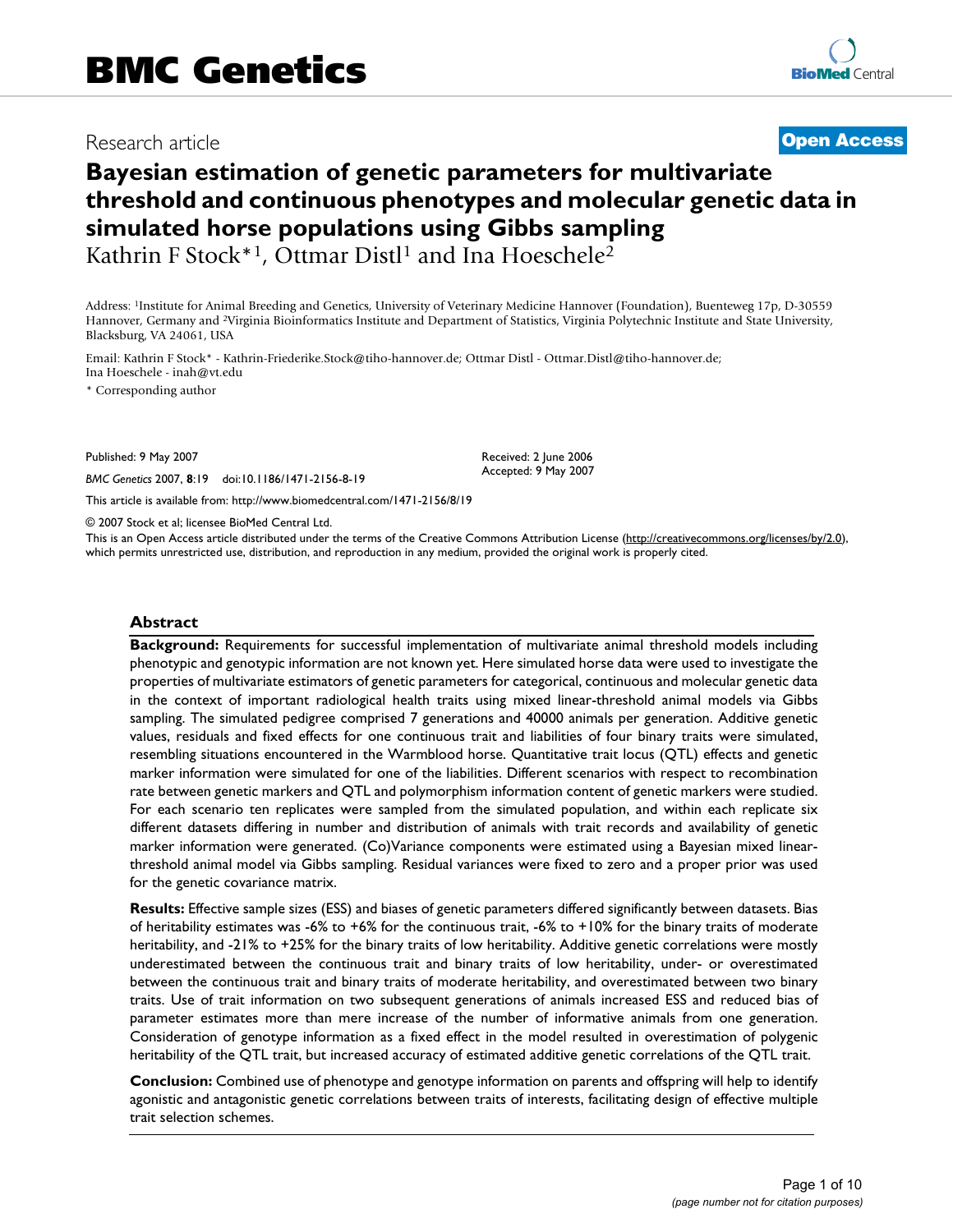# **Background**

Use of linear models for the estimation of genetic parameters for categorical traits violates basic assumptions of mixed linear model methodology. Algorithms have been developed to transform linear model estimates to the underlying liability scale in order to compensate for the estimation bias caused by analysis of non-linear traits in linear models, but transformed genetic parameter estimates might still be significantly biased [e.g., [1-4]]. Use of threshold models for estimation of genetic parameters directly accounts for the non-linear nature of categorical traits, and threshold model estimates should be more reliable than linear model estimates or transformed linear model estimates [e.g., [5-7]].

Markov chain Monte Carlo (MCMC) methods such as Gibbs sampling (GS) make it feasible to implement multivariate threshold models or multivariate mixed linearthreshold models. Animal models fully use the available pedigree information, but accuracy of genetic variance and covariance estimates and convergence of GS chains might be a problem in the case of low trait prevalences and few observations per individual [e.g., [5,8-10]]. Therefore, in practical situations implementation of multivariate animal threshold models is not always straightforward. The inclusion of continuous traits, i.e. use of a multivariate linear-threshold model, is expected to increase the reliability of genetic parameter estimates [e.g., [2,11-13]].

In animal breeding, health data are often recorded using discrete categories, whilst most performance traits are continuous. In the horse, binary coding has been used for investigations on radiographic findings in the equine limbs, and high prevalences of radiologically visible alterations, mostly in the range of 10–25%, have been determined in the limbs of young horses [e.g. [14-17]]. This promoted the search for preventive rather than curative measures. Because strength and soundness of the equine locomotory system is of great importance in all sectors of the horse industry, inclusion of radiological health traits in current breeding schemes of the Warmblood riding horse has been suggested [18,19]. Reliably estimated genetic parameters for these categorical traits provide the basis to do so. For the analyzed radiographic health data, applicability of transformation factors according to Dempster and Lerner [20] and Vinson et al. [21] to linear animal model estimates obtained with residual maximum likelihood (REML) has been proven via simulation [22]. However, rate of over- or underestimation, which is caused by analysis of binary traits in linear models and has to be compensated via transformation, depends on data structure. Re-evaluation of transformation procedure will therefore be required for analyses of data of different structure with respect to distribution and kind of available information. Implementation of a Bayesian multivariate animal threshold or mixed linear-threshold model for (co)variance component estimation may provide a worthwhile alternative.

Quantitative trait loci (QTL), i.e. genome regions which include genes that influence the phenotype of an individual with respect to a particular trait, have been identified for production and health traits in different species [23]. Increasing knowledge on genetic determination of radiological health traits [24,25] implies further opportunities for improvement of genetic evaluation and selection schemes in the horse. Conditions for efficient use of marker-assisted selection have been described [26], but the effects of combined use of phenotypic and genotypic data on the accuracy of genetic parameter estimation for categorical traits has not been studied yet. Requirements for successful implementation of multivariate animal threshold models including phenotypic and genotypic information are unknown.

The aim of this study was to characterize the properties of multivariate estimation of genetic parameters for categorical, continuous and molecular genetic data using linearthreshold animal models and Gibbs sampling. Impact of data structure and quality of molecular genetic data on the accuracy of genetic parameter estimates was studied in the context of important radiological health traits in Warmblood horses.

#### **Results** *Gibbs chains*

dataset B1.

The number of rounds of Gibbs sampling that had to be discarded as burn-in ranged between 5000 and 53000. Mean lengths of burn-in ranged between 8100 and 13866 rounds in the analyses of the different datasets. Mean, minimum and maximum length of burn-in were lowest in the analyses of dataset A2 and highest in the analyses of

Mean, minimum and maximum ESS of heritabilities and additive genetic correlations by dataset and quality of genotype information on T2 are given in Tables 1 and 2. For heritability of the continuous trait (T1) ESS ranged between 286.9 and 858.4 in the analyses of data on animals from one generation (datasets A1, B1 and C1) and between 1222.7 and 1949.0 in the analyses of data on animals from two subsequent generations (datasets A2, B2 and C2). For heritability of the binary traits ESS ranged between 23.0 and 139.3 for T2, between 24.1 and 147.5 for T3, between 15.4 and 115.2 for T4, and between 50.6 and 289.6 for T5 in the analyses of all datasets. Mean ESS was 810.7 to 1325.4 for the additive genetic correlation between T1 and T5, 175.7 to 500.7 for the additive genetic correlations of T1 with T2, T3 and T4, and 86.4 to 376.2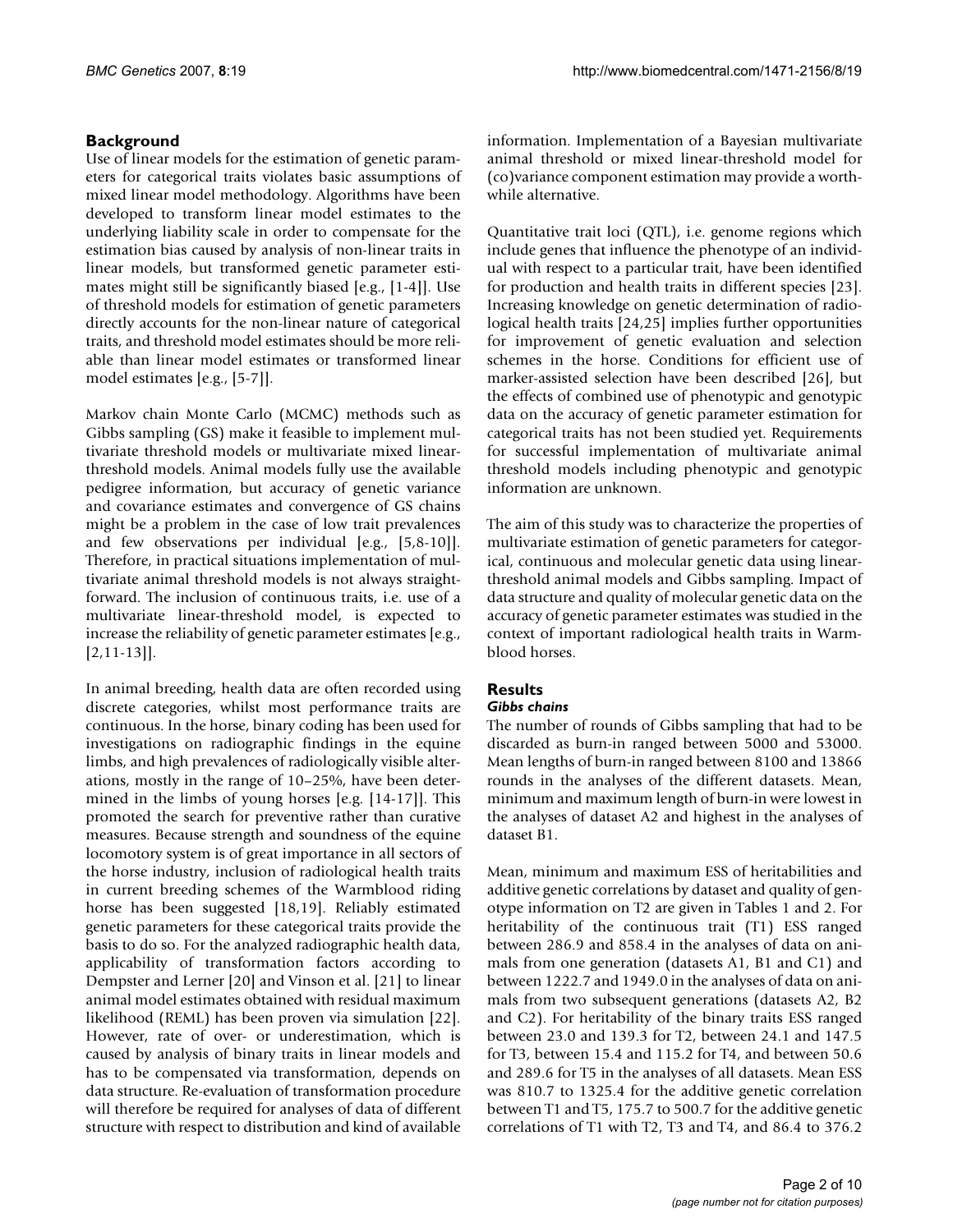for the additive genetic correlation between traits T2, T3, T4 and T5. Significant influence on ESS was determined for the analyzed dataset ( $P < 0.001$ ), but not for the quality of genetic marker information. There were no significant differences between ESS for all heritabilities and all additive genetic correlations in analyses of datasets B1 and C1 and between ESS for all heritabilities and all additive genetic correlations but  $r_{g12}$  in analyses of datasets B2 and C2.

Mean MCE was 0.016 to 0.017 for heritability of T1 in analyses of datasets B1 and C1, and 0.002 to 0.010 for heritability of T1 in analyses of datasets A1, A2, B2 and C2 and heritabilities of the binary traits (T2 to T5) in analyses of all datasets. Mean MCE for additive genetic correlations ranged between 0.001 and 0.004 in all analyses.

#### *Parameter estimates*

Genetic parameter estimates differed little between scenarios r0p9, r1p9 and r0p7. In the analyses of the six datasets ranges of heritability estimates were  $h^2 = 0.487 - 0.667$ for T1,  $h^2 = 0.058 - 0.171$  for T2,  $h^2 = 0.193 - 0.343$  for T3,  $h^2$  = 0.081-0.170 for T4, and  $h^2$  = 0.210-0.354 for T5. Ranges of estimates for the simulated additive genetic correlations were  $r_{g12} = 0.009 - 0.327$ ,  $r_{g13} = 0.102 - 0.316$ ,  $r_{g14}$ = -0.295 to -0.034, and  $r_{g45}$  = -0.506 to 0.150.

Mean, minimum and maximum bias of heritabilities and additive genetic correlations by dataset and quality of genotype information on T2 are given in Tables 3 and 4. Bias of heritability estimates for T1 ranged between -0.075 and 0.221 in the analyses of datasets A1, B1 and C1, and between -0.089 and -0.021 in the analyses of datasets A2, B2 and C2. Mean bias of heritability estimates for T2 was -0.134 to 0.205 in the analyses of datasets A1, A2, B1 and B2, 0.94 to 0.99 in analyses of dataset C1, and 0.47 to 0.52 in analyses of dataset C2. Mean bias of heritability estimates was -0.057 to 0.024 for T3, 0.065 to 0.231 for T4, and -0.018 to 0.095 for T5 in all analyses. Extremes of negative and positive bias of heritability estimates were - 0.414 and 1.811 for T2, -0.233 and 0.316 for T3, -0.201 and 0.649 for T4, and -0.156 and 0.423 for T5. Additive genetic correlations between T1 and T2, T1 and T3, and T1 and T4 had a mean bias of -0.503 to 0.177 and a bias range from -0.958 to 0.637. Additive genetic correlation between T4 and T5 had a mean bias of 0.127 to 0.376 and a bias range from -1.748 to 1.532. The analyzed dataset had a significant influence on the bias of heritability estimates for T1, T2, T4 and T5 ( $P < 0.01$ ) and of estimated additive genetic correlations between T1 and T2, T1 and T3, and T1 and T4 ( $P < 0.001$ ). Bias of heritability estimate for T2 was further significantly dependent on the quality of genetic marker information ( $P < 0.01$ ), with lower means in scenario r0p7 than in scenarios r0p9 and r1p9.

## **Discussion**

*Mixed linear-threshold model analyses via Gibbs sampling* Simulated categorical, continuous and molecular genetic data were used for multivariate estimation of genetic parameters in mixed linear-threshold animal models via Gibbs sampling. General statements on the properties of multivariate analyses in mixed linear-threshold models require validation using independent sample datasets. For this study, simulation of multiple populations per study

**Table 1: Mean (minimum, maximum) effective sample size of estimated heritabilities for investigated QTL scenarios.**

|                | Dataset              |                         |                      |                         |                      |                         |
|----------------|----------------------|-------------------------|----------------------|-------------------------|----------------------|-------------------------|
| Parameter      | AI                   | A <sub>2</sub>          | ΒI                   | <b>B2</b>               | СI                   | C <sub>2</sub>          |
| h <sup>2</sup> | 641.7 (533.5, 778.6) | 1567.9 (1341.7, 1791.7) | 455.6 (297.7, 608.1) | 1631.9 (1426.4, 1782.9) | 505.3 (402.4, 581.6) | 1620.5 (1417.3, 1753.0) |
|                | 652.5 (504.5, 829.9) | 1562.8 (1266.4, 1749.8) | 480.7 (366.5, 611.9) | 1659.3 (1407.7, 1932.8) | 472.7 (301.1, 643.0) | 1640.8 (1330.0, 1881.2) |
|                | 628.1 (371.6, 858.4) | 1590.1 (1236.2, 1713.0) | 451.5 (286.9, 671.3) | 1630.9 (1222.7, 1888.9) | 453.5 (347.8, 626.7) | 1655.6 (1487.9, 1949.0) |
| h <sup>2</sup> | 93.8 (36.4, 117.9)   | 94.6 (76.5, 122.9)      | 75.4 (46.5, 113.4)   | 93.8 (48.3, 139.3)      | 66.6 (36.6, 105.8)   | 102.2 (62.8, 129.2)     |
|                | 86.5 (59.6, 119.8)   | 95.9 (56.5, 119.5)      | 75.4 (48.3, 124.6)   | 95.9 (56.5, 119.5)      | 72.9 (23.0, 90.7)    | 105.2 (83.6, 120.9)     |
|                | 69.8 (42.7, 100.7)   | 99.8 (31.3, 133.5)      | 84.7 (55.4, 114.6)   | 97.4 (53.1, 124.8)      | 76.4 (46.7, 112.3)   | $100.1$ (75.5, 120.5)   |
| h <sup>2</sup> | 79.0 (25.9, 113.0)   | 103.8 (62.8, 147.5)     | 60.6 (35.1, 89.4)    | 96.1 (71.0, 123.5)      | 58.5 (29.1, 77.3)    | 84.8 (58.9, 102.4)      |
|                | 68.7 (30.7, 105.5)   | 92.6 (76.5, 113.9)      | 65.7 (41.6, 92.3)    | 92.6 (76.5, 113.9)      | 58.7 (37.9, 78.0)    | 81.2 (42.3, 117.4)      |
|                | 83.9 (49.6, 113.7)   | 101.4 (63.7, 142.0)     | 44.0 (24.1, 59.6)    | 91.8 (61.8, 128.5)      | 53.4 (35.5, 75.2)    | 91.6(54.1, 141.7)       |
| $h2_{4}$       | 53.4 (31.5, 77.2)    | 75.5 (55.3, 95.1)       | 61.8 (30.7, 79.3)    | 75.3 (48.6, 98.7)       | 58.9 (34.8, 89.9)    | 82.0 (46.2, 115.2)      |
|                | 57.2 (34.3, 108.0)   | 77.1 (40.3, 99.8)       | 58.5 (15.4, 84.8)    | 77.1 (40.3, 99.8)       | 63.3(35.1, 110.5)    | 82.8 (64.6, 114.6)      |
|                | 76.2 (50.8, 102.5)   | 68.4 (24.6, 105.4)      | 68.0 (50.0, 98.9)    | 75.2 (50.2, 102.3)      | 57.1 (47.8, 81.1)    | 70.9 (37.0, 91.5)       |
| $h^2$          | 131.1 (71.7, 179.7)  | 195.5 (75.9, 251.2)     | 108.9 (50.6, 143.0)  | 216.7 (145.1, 259.7)    | 117.7(85.3, 162.4)   | 207.1 (159.8, 284.2)    |
|                | 121.8 (79.5, 167.8)  | 204.7 (133.4, 277.6)    | 106.7(66.0, 131.5)   | 204.7 (133.4, 277.6)    | 113.5 (88.4, 148.0)  | 198.4 (100.8, 289.6)    |
|                | 129.3 (95.9, 174.1)  | 206.7 (147.0, 276.6)    | 113.6(50.8, 146.5)   | 209.9 (74.2, 272.0)     | 101.4 (62.6, 142.9)  | 227.1 (141.5, 274.9)    |

QTL: quantitative trait locus;

h<sup>2</sup><sub>1</sub>: heritability of the continuous trait T1; h<sup>2</sup><sub>2</sub>(h<sup>2</sup><sub>3</sub>, h<sup>2</sup><sub>4</sub>, h<sup>2</sup><sub>5</sub>): heritability of binary trait T2 (T3, T4, T5);

QTL scenarios: different scenarios with respect to recombination rate between markers and QTL (r) and polymorphism information content (PIC) of markers with  $r = 0.00$  and PIC = 0.9 in the first line,  $r = 0.01$  and PIC = 0.9 in the second line, and  $r = 0.00$  and PIC = 0.7 in the third line. For details on datasets A1 to C2 see Table 6.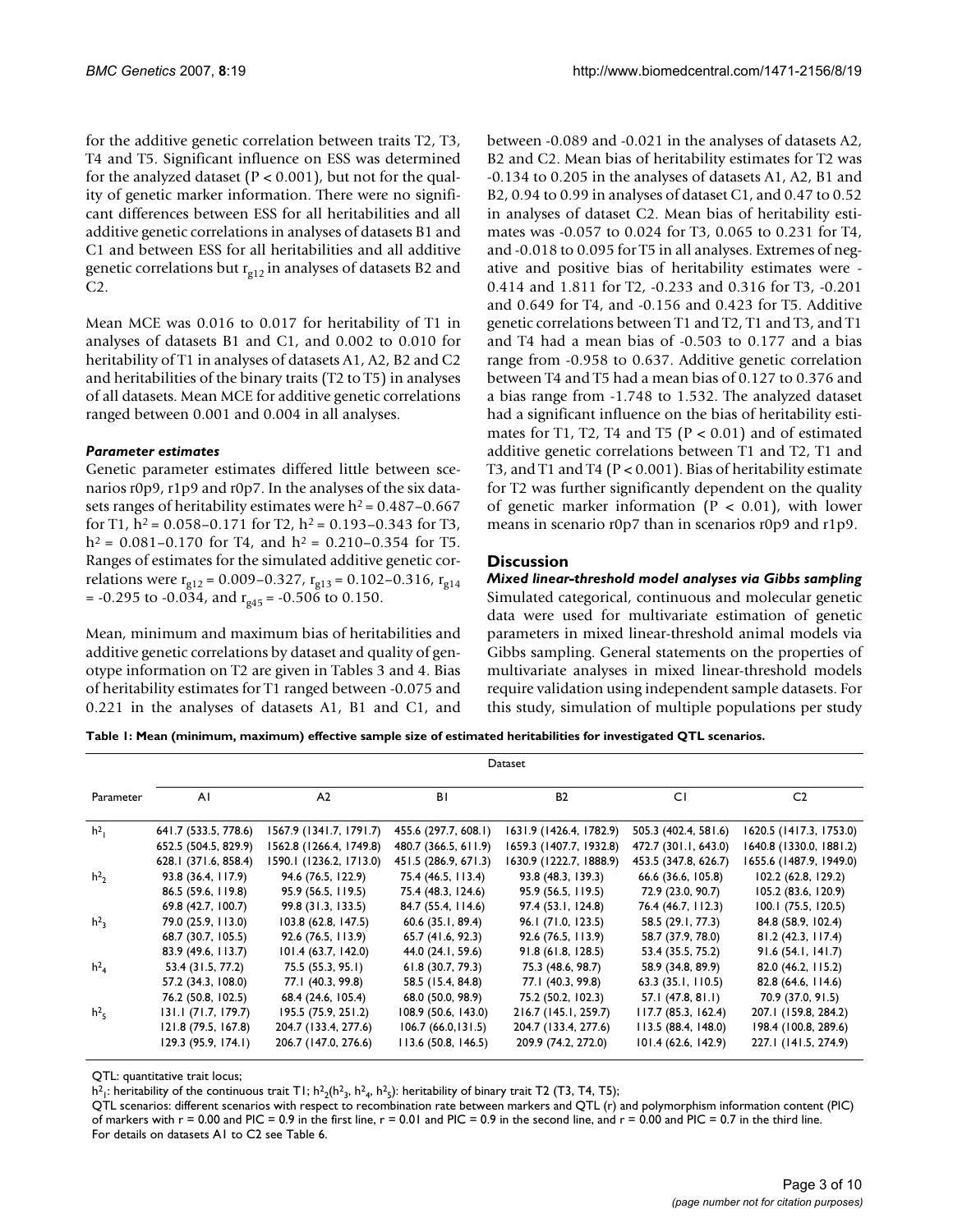|           |                        |                         | Dataset               |                         |                       |                            |
|-----------|------------------------|-------------------------|-----------------------|-------------------------|-----------------------|----------------------------|
| Parameter | AI                     | A <sub>2</sub>          | BI                    | <b>B2</b>               | CI.                   | C <sub>2</sub>             |
| $r_{g12}$ | 435.7 (306.8, 639.8)   | 475.2 (198.2, 794.3)    | 367.1 (158.7, 612.5)  | 444.1 (238.1, 576.8)    | 281.3 (210.9, 416.0)  | 314.6 (240.9, 451.0)       |
|           | 464.0 (191.0, 701.5)   | 485.1 (313.2, 710.0)    | 287.8 (148.9, 511.4)  | 388.9 (209.6, 566.3)    | 284.6 (202.4, 400.7)  | 337.0 (172.1, 445.7)       |
|           | 347.2 (222.0, 482.4)   | 448.2 (326.1, 669.8)    | 316.2 (196.6, 471.0)  | 373.2 (242.0, 494.0)    | 309.1 (124.4, 591.1)  | 346.4 (257.6, 474.2)       |
| $r_{g13}$ | 383.8 (221.8, 497.4)   | 500.7 (217.6, 658.0)    | 236.4 (139.3, 339.3)  | 436.7 (217.5, 603.2)    | 207.9 (100.9, 371.0)  | 430.9 (201.5, 650.8)       |
|           | 384.6 (75.2, 662.9)    | 498.5 (242.5, 758.7)    | 278.4 (107.3, 538.6)  | 453.6 (219.5, 664.0)    | 222.9 (102.9, 346.8)  | 459.5 (238.8, 652.6)       |
|           | 353.4 (181.9, 523.0)   | 512.0 (286.6, 814.1)    | 230.3 (121.0, 435.1)  | 463.5 (244.3, 693.0)    | 213.9 (111.5, 442.5)  | 449.4 (194.5, 723.8)       |
| $r_{g14}$ | 257.1 (127.9, 371.0)   | 293.3 (194.5, 493.1)    | 175.7 (52.1, 261.0)   | 282.8 (147.2, 459.2)    | 198.5 (90.8, 295.2)   | 281.5 (158.0, 389.1)       |
|           | 291.2 (191.9, 514.9)   | 336.8 (161.9, 533.1)    | 213.5 (151.9, 290.1)  | 274.9 (174.5, 369.1)    | 182.8 (128.6, 228.0)  | 284.2 (111.2, 419.9)       |
|           | 278.3 (170.7, 470.7)   | 312.3 (139.6, 526.8)    | 211.2 (126.2, 260.9)  | 261.7 (123.5, 405.3)    | 207.9 (108.3, 301.0)  | 245.5 (172.3, 334.4)       |
| $r_{g15}$ | 1056.4 (722.0, 1399.0) | 1301.3 (1063.7, 1489.8) | 836.1 (479.0, 1471.4) | 1312.6 (1065.5, 1492.6) | 841.7 (482.2, 1299.6) | 1237.8<br>(815.4, 1399.2)  |
|           | 1043.5 (638.6, 1453.7) | 1312.0 (1141.2, 1614.4) | 810.7 (553.7, 1308.4) | 1315.6 (1005.0, 1418.0) | 900.0 (658.3, 1460.2) | 1325.4<br>(1061.5, 1547.2) |
|           | 1049.5 (614.2, 1469.9) | 1313.5 (1069.9, 1614.0) | 905.2 (739.5, 1245.4) | 1287.0 (1108.5, 1368.9) | 852.5 (593.2, 1207.6) | 1281.6<br>(1027.8, 1545.3) |
| $r_{g23}$ | 149.4 (129.6, 187.4)   | 159.3 (76.5, 197.8)     | 121.6 (82.2, 162.2)   | 155.5 (112.9, 208.3)    | 104.5 (69.2, 125.8)   | 130.7 (75.4, 179.4)        |
|           | 168.0 (153.1, 201.9)   | 157.8 (108.9, 196.8)    | 117.3(54.7, 161.9)    | 157.2 (80.2, 212.2)     | 128.6 (89.1, 156.0)   | 152.1 (94.6, 220.7)        |
|           | 139.2 (87.9, 204.7)    | 145.9 (90.5, 199.8)     | 121.6 (71.1, 188.7)   | 124.7(81.1, 161.8)      | 118.8 (81.9, 176.5)   | 148.6 (106.2, 187.6)       |
| $r_{g24}$ | 107.1 (74.4, 142.7)    | 104.5 (42.2, 155.4)     | 97.9 (41.4, 139.5)    | 104.7 (74.9, 143.5)     | 91.4(45.3, 112.1)     | 103.9 (85.9, 129.5)        |
|           | 97.9 (32.1, 161.2)     | 124.8 (94.2, 192.8)     | 87.1 (30.8, 117.9)    | 126.8 (71.8, 169.2)     | 87.5 (60.2, 153.1)    | 112.4(75.3, 155.1)         |
|           | 94.6 (53.9, 146.4)     | 107.4 (60.5, 132.0)     | 100.0 (63.1, 121.1)   | 104.2 (45.4, 140.9)     | 92.7 (65.0, 126.8)    | 112.9(91.3, 158.3)         |
| $r_{g25}$ | 215.7 (180.3, 292.2)   | 256.0 (214.7, 331.0)    | 170.8 (128.5, 230.0)  | 258.8 (176.2, 342.7)    | 143.9 (65.1, 185.5)   | 196.9 (158.0, 223.6)       |
|           | 206.7 (93.5, 297.3)    | 259.1 (151.4, 329.2)    | 190.4 (84.7, 288.8)   | 230.4 (179.1, 335.9)    | 155.1 (84.1, 257.9)   | 219.3 (128.8, 273.7)       |
|           | 196.0 (105.3, 290.8)   | 216.2 (157.4, 299.3)    | 166.0 (131.6, 215.1)  | 225.9 (161.6, 281.0)    | 161.5 (92.6, 251.9)   | 241.7 (196.6, 310.3)       |
| $r_{g34}$ | 112.9 (83.9, 189.5)    | 134.9(81.7, 180.1)      | 86.4 (33.3, 140.4)    | 105.0 (52.5, 162.0)     | 91.2 (57.2, 132.3)    | 119.2 (89.8, 148.6)        |
|           | 123.8 (78.8, 149.8)    | 133.1 (81.0, 184.9)     | 90.6 (58.4, 127.4)    | 117.8 (89.1, 157.2)     | 92.8 (80.0, 112.5)    | 115.6 (71.1, 143.3)        |
|           | 120.7(63.5, 163.1)     | 121.4 (60.5, 159.8)     | 94.4 (53.4, 131.3)    | 132.5 (80.7, 168.4)     | 92.3 (45.1, 144.0)    | 128.8 (52.8, 179.2)        |
| $r_{g35}$ | 250.0 (174.0, 351.5)   | 376.2 (281.8, 491.5)    | 218.2 (103.7, 317.9)  | 301.7 (154.3, 445.0)    | 190.8 (106.4, 285.9)  | 338.5 (241.1, 418.1)       |
|           | 286.5 (220.8, 336.0)   | 356.4 (224.6, 473.6)    | 208.2 (112.5, 332.5)  | 316.1 (194.6, 443.7)    | 179.7 (80.9, 310.7)   | 342.1 (264.2, 420.0)       |
|           | 273.9 (184.2, 387.0)   | 351.8 (271.0, 443.1)    | 215.6 (149.6, 336.8)  | 325.8 (152.3, 398.5)    | 196.6 (98.8, 269.4)   | 332.8 (266.5, 399.4)       |
| $r_{g45}$ | 164.7 (83.0, 236.4)    | 190.0 (109.6, 272.5)    | 120.1 (52.0, 180.9)   | 184.8 (117.0, 247.4)    | 122.2 (82.3, 167.6)   | $145.9$ (112.3, 182.1)     |
|           | 159.8(91.2, 221.1)     | 181.0 (83.9, 239.5)     | 115.2 (73.3, 167.4)   | 155.8 (90.9, 259.2)     | 135.6 (87.0, 192.4)   | 164.5 (117.2, 223.2)       |
|           | 163.6 (123.8, 241.2)   | 169.6 (131.3, 264.4)    | 122.5 (92.8, 187.8)   | 174.2 (67.9, 248.7)     | 121.0 (70.1, 176.9)   | 156.8 (104.1, 205.1)       |

#### **Table 2: Mean (minimum, maximum) effective sample size of estimated additive genetic correlations for investigated QTL scenarios.**

QTL: quantitative trait locus;

 $r_{g12}$  ( $r_{g13}$ ,  $r_{g14}$ ,  $r_{g15}$ ): additive genetic correlation between continuous trait T1 and binary trait T2 (T3, T4, T5);

r $_{\rm g23}^{\rm v}$  (r $_{\rm g24}^{\rm v}$ , r $_{\rm g34}^{\rm v}$ , r<sub>g45</sub>): additive genetic correlations between binary traits T2 and T3 (T2 and T4, T2 and T5, T3 and T4, T3 and T5, T4 and T5);<br>QTL scenarios: different scenarios with res of markers with  $r = 0.00$  and PIC = 0.9 in the first line,  $r = 0.01$  and PIC = 0.9 in the second line, and  $r = 0.00$  and PIC = 0.7 in the third line. For details on datasets A1 to C2 see Table 6.

scenario and random sampling of one set of datasets per population was straightforward, but computationally expensive. In a preliminary study we therefore tested an alternative approach, with simulation of one population per study scenario and repeated random sampling of sets of datasets from one population. Because results regarding effective sample sizes and biases were not statistically different under these two approaches (results not shown), the computationally less expensive approach was chosen for the main study, i.e. replicate datasets were generated by repeated random sampling from single multi-generation populations.

Datasets used for the analyses differed in the number of animals with trait information, the distribution of animals with trait information and the availability of marker genotype information. The simulated pedigree structure resembled that of the Hanoverian Warmblood horse, and simulated data resembled the distribution of radiographic findings in the limbs of young Warmblood riding horses [18]. The traits of interest were binary, but one continuous trait was included in the multivariate analyses in order to improve mixing and convergence of the Gibbs sampler. Even in the analyses of the smallest datasets burn-in periods of 5000 to 15000 rounds were mostly sufficient for the Gibbs chains to converge. However, effective sample size of heritability of the continuous trait was considerably larger than effective sample sizes of heritabilities and additive genetic correlations of the binary traits. Effective sample sizes mentioned in literature for heritabilities of binary traits and uni- or bivariate animal threshold models were often in the same order despite larger numbers of informative animals and longer chain lengths [27-30]. In a previous simulation study inclusion of a continuous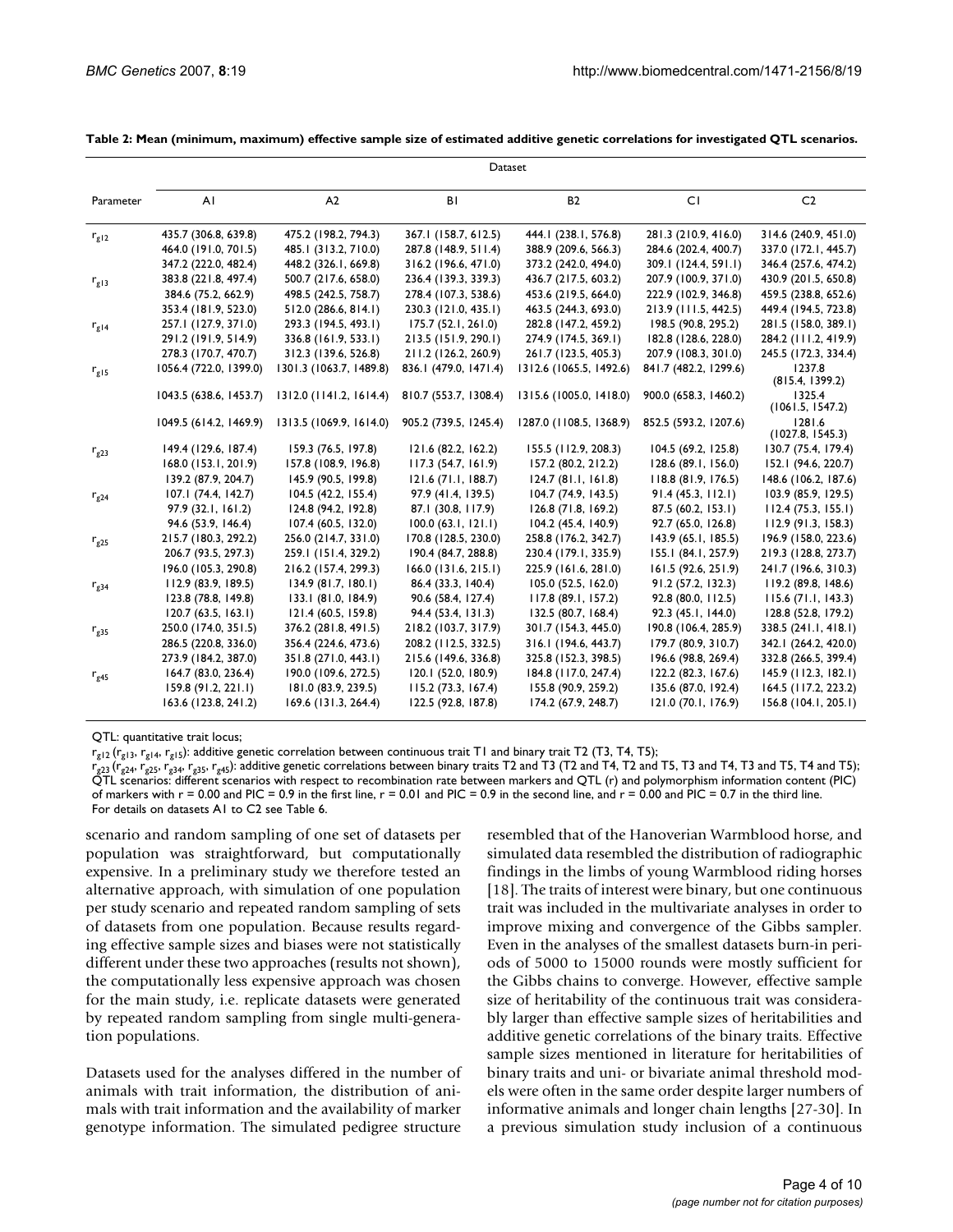|                | Dataset                        |                                  |                                 |                                  |                            |                                  |  |
|----------------|--------------------------------|----------------------------------|---------------------------------|----------------------------------|----------------------------|----------------------------------|--|
| Parameter      | AI                             | A <sub>2</sub>                   | BI                              | <b>B2</b>                        | C <sub>1</sub>             | C <sub>2</sub>                   |  |
| h <sup>2</sup> | $0.061$ ( $-0.013$ , $0.169$ ) | $-0.048$ ( $-0.066$ , $-0.021$ ) | $0.024$ (-0.075, 0.221)         | $-0.064$ ( $-0.089$ , $-0.032$ ) | $0.025$ (-0.065, 0.210)    | $-0.064$ ( $-0.089$ , $-0.034$ ) |  |
|                | $0.060$ (-0.014, 0.165)        | $-0.048$ ( $-0.065$ , $-0.021$ ) | $0.025$ (-0.071, 0.218)         | $-0.064$ ( $-0.087$ , $-0.033$ ) | $0.023$ (-0.075, 0.213)    | -0.064 (-0.087, -0.034)          |  |
|                | $0.059$ (-0.010, 0.168)        | $-0.049$ ( $-0.065$ , $-0.020$ ) | $0.026$ (-0.063, 0.221)         | $-0.064$ ( $-0.089$ , $-0.032$ ) | $0.024$ (-0.071, 0.215)    | $-0.064$ ( $-0.089$ , $-0.033$ ) |  |
| h <sup>2</sup> | $0.068$ (-0.321, 0.460)        | $-0.049$ $(-0.390, 0.101)$       | $0.205$ (-0.112, 0.733)         | $-0.020$ $(-0.289, 0.142)$       | 0.955(0.599, 1.811)        | 0.506 (0.233, 0.706)             |  |
|                | $0.078$ (-0.330, 0.490)        | $-0.031$ ( $-0.365$ , $0.134$ )  | $0.183$ ( $-0.203$ , $0.721$ )  | $-0.027$ ( $-0.280$ , $0.118$ )  | 0.989(0.511, 1.724)        | 0.519(0.208, 0.696)              |  |
|                | $-0.134(-0.414, 0.171)$        | $-0.213$ $(-0.415, -0.048)$      | $0.070$ (-0.288, 0.551)         | $-0.161$ $(-0.336, -0.057)$      | 0.938(0.361, 1.802)        | 0.467(0.219, 0.672)              |  |
| $h^2$          | $0.013$ (-0.218, 0.176)        | $-0.043$ $(-0.188, 0.106)$       | $-0.005$ ( $-0.179$ , $0.304$ ) | $-0.051$ ( $-0.198$ , $0.072$ )  | -0.034 (-0.224, 0.254)     | $-0.057$ $(-0.218, 0.067)$       |  |
|                | $0.019$ (-0.205, 0.167)        | $-0.039$ $(-0.180, 0.127)$       | $-0.010(-0.193, 0.326)$         | $-0.052$ ( $-0.207$ , $0.070$ )  | $-0.008$ $(-0.233, 0.348)$ | $-0.055$ $(-0.177, 0.049)$       |  |
|                | $0.024$ (-0.185, 0.180)        | $-0.040$ $(-0.152, 0.112)$       | $-0.006$ $(-0.193, 0.361)$      | $-0.041$ ( $-0.179$ , $0.101$ )  | $-0.013$ $(-0.224, 0.281)$ | $-0.045$ ( $-0.178$ , $0.082$ )  |  |
| $h2_{4}$       | $0.160(-0.143, 0.434)$         | $0.073$ (-0.164, 0.272)          | $0.195$ (-0.076, 0.566)         | $0.073$ (-0.129, 0.243)          | $0.231$ (-0.094, 0.558)    | $0.087$ (-0.135, 0.238)          |  |
|                | $0.141$ (-0.162, 0.390)        | $0.065$ (-0.090, 0.273)          | $0.245$ (-0.117, 0.649)         | $0.074$ (-0.128, 0.212)          | 0.226 (-0.072, 0.588)      | $0.080$ (-0.140, 0.240)          |  |
|                | $0.150(-0.201, 0.418)$         | $0.061$ (-0.111, 0.273)          | 0.235 (-0.099, 0.657)           | $0.090 (-0.151, 0.271)$          | $0.241$ (-0.124, 0.630)    | $0.078$ (-0.131, 0.242)          |  |
| $h^2$          | $-0.018$ $(-0.143, 0.088)$     | $0.008$ (-0.108, 0.102)          | $0.084$ (-0.105, 0.358)         | $0.066$ (-0.064, 0.156)          | $0.084$ (-0.118, 0.392)    | $0.068$ (-0.065, 0.147)          |  |
|                | $-0.010$ $(-0.156, 0.087)$     | $0.007$ (-0.099, 0.118)          | $0.074$ (-0.136, 0.363)         | $0.066$ ( $-0.068$ , $0.143$ )   | $0.084$ (-0.125, 0.375)    | $0.068$ (-0.061, 0.157)          |  |
|                | $-0.015(-0.143, 0.081)$        | $0.008 (-0.103, 0.113)$          | $0.090$ (-0.108, 0.393)         | $0.067$ (-0.059, 0.143)          | $0.095$ (-0.097, 0.423)    | $0.066$ ( $-0.071$ , $0.156$ )   |  |

|  |  | Table 3: Mean (minimum, maximum) relative bias of estimated heritabilities for investigated QTL scenarios. |
|--|--|------------------------------------------------------------------------------------------------------------|
|--|--|------------------------------------------------------------------------------------------------------------|

QTL: quantitative trait locus;

h<sup>2</sup><sub>1</sub>: heritability of the continuous trait T1; h<sup>2</sup><sub>2</sub>(h<sup>2</sup><sub>3</sub>, h<sup>2</sup><sub>4</sub>, h<sup>2</sup><sub>5</sub>): heritability of binary trait T2 (T3, T4, T5);

QTL scenarios: different scenarios with respect to recombination rate between markers and QTL (r) and polymorphism information content (PIC) of markers with  $r = 0.00$  and PIC = 0.9 in the first line,  $r = 0.01$  and PIC = 0.9 in the second line, and  $r = 0.00$  and PIC = 0.7 in the third line. For details on datasets A1 to C2 see Table 6.

**Table 4: Mean (minimum, maximum) relative bias of selected additive genetic correlations for investigated QTL scenarios.**

|                                                  | Dataset                                                                                                                                                                                                                                                                                                                                               |                                                                                                                                                                                                                                                                                                                                               |                                                                                                                                                                                                                                                                                                                                |                                                                                                                                                                                                                                                                                                                                               |                                                                                                                                                                                                                                                                                                                   |                                                                                                                                                                                                                                                                                                                                                    |
|--------------------------------------------------|-------------------------------------------------------------------------------------------------------------------------------------------------------------------------------------------------------------------------------------------------------------------------------------------------------------------------------------------------------|-----------------------------------------------------------------------------------------------------------------------------------------------------------------------------------------------------------------------------------------------------------------------------------------------------------------------------------------------|--------------------------------------------------------------------------------------------------------------------------------------------------------------------------------------------------------------------------------------------------------------------------------------------------------------------------------|-----------------------------------------------------------------------------------------------------------------------------------------------------------------------------------------------------------------------------------------------------------------------------------------------------------------------------------------------|-------------------------------------------------------------------------------------------------------------------------------------------------------------------------------------------------------------------------------------------------------------------------------------------------------------------|----------------------------------------------------------------------------------------------------------------------------------------------------------------------------------------------------------------------------------------------------------------------------------------------------------------------------------------------------|
| Parameter                                        | ΑI                                                                                                                                                                                                                                                                                                                                                    | A <sub>2</sub>                                                                                                                                                                                                                                                                                                                                | ΒI                                                                                                                                                                                                                                                                                                                             | <b>B2</b>                                                                                                                                                                                                                                                                                                                                     | CI                                                                                                                                                                                                                                                                                                                | C <sub>2</sub>                                                                                                                                                                                                                                                                                                                                     |
| $r_{g12}$<br>$r_{g13}$<br>$r_{gl4}$<br>$r_{g45}$ | $-0.503$ $(-0.958, 0.040)$<br>$-0.488$ $(-0.925, 0.014)$<br>$-0.331$ $(-0.908, 0.131)$<br>$-0.056$ ( $-0.335$ , $0.360$ )<br>$-0.060$ ( $-0.320$ , $0.366$ )<br>$-0.065$ ( $-0.330$ , $0.315$ )<br>$-0.494$ ( $-0.904$ , $0.026$ )<br>$-0.484$ $(-0.916, -0.007)$<br>$-0.473$ $(-0.825, 0.031)$<br>$0.127$ (-0.598, 0.753)<br>$0.140$ (-0.567, 0.760) | $-0.332$ $(-0.647, 0.204)$<br>$-0.335$ $(-0.628, 0.215)$<br>$-0.198$ $(-0.575, 0.280)$<br>$-0.081$ $(-0.481, 0.344)$<br>$-0.084$ ( $-0.481$ , $0.328$ )<br>$-0.081$ ( $-0.488$ , $0.328$ )<br>$-0.193 (-0.513, 0.176)$<br>$-0.189$ ( $-0.538$ , $0.153$ )<br>$-0.187$ $(-0.533, 0.184)$<br>$0.291$ (-0.426, 0.657)<br>$0.284$ (-0.428, 0.729) | $-0.312$ ( $-0.859$ , $0.374$ )<br>$-0.292$ $(-0.910, 0.304)$<br>$-0.261$ ( $-0.954$ , $0.194$ )<br>$0.152$ (-0.386, 0.543)<br>$0.159$ (-0.368, 0.569)<br>$0.158(-0.398, 0.506)$<br>$-0.271$ $(-0.785, 0.194)$<br>$-0.297$ $(-0.804, 0.122)$<br>$-0.284$ $(-0.814, 0.237)$<br>$0.217$ (-1.569. 1.366)<br>0.196 (-1.683, 1.484) | $-0.176$ ( $-0.501$ , $0.355$ )<br>$-0.179$ ( $-0.486$ , $0.356$ )<br>$-0.120$ $(-0.479, 0.448)$<br>$-0.017$ ( $-0.430$ , $0.412$ )<br>$-0.021$ $(-0.426, 0.432)$<br>$-0.028$ $(-0.442, 0.398)$<br>$0.014$ (-0.401, 0.462)<br>$0.008$ ( $-0.416$ , $0.464$ )<br>$0.006$ (-0.413, 0.430)<br>$0.368$ (-0.766, 0.881)<br>$0.374$ (-0.818, 0.978) | $-0.207$ $(-0.740, 0.416)$<br>-0.199 (-0.795, 0.336)<br>$-0.247$ $(-0.936, 0.225)$<br>$0.177$ (-0.386, 0.581)<br>$0.164$ (-0.392, 0.548)<br>$0.159$ (-0.382, 0.569)<br>$-0.271$ $(-0.714, 0.169)$<br>$-0.268$ $(-0.774, 0.210)$<br>$-0.289$ $(-0.831, 0.137)$<br>$0.211$ (-1.660, 1.532)<br>0.174 (-1.748, 1.499) | $-0.082$ $(-0.417, 0.637)$<br>$-0.066$ $(-0.381, 0.624)$<br>$-0.101$ $(-0.447, 0.501)$<br>$-0.017$ ( $-0.449$ , $0.438$ )<br>$-0.019$ ( $-0.436$ , $0.404$ )<br>$-0.021$ $(-0.440, 0.376)$<br>$0.008$ ( $-0.416$ , $0.410$ )<br>$0.010 (-0.378, 0.470)$<br>$-0.004$ $(-0.405, 0.456)$<br>$0.364$ (-0.813, 0.923)<br>$0.369$ ( $-0.834$ , $1.033$ ) |
|                                                  | $0.163$ (-0.652, 0.795)                                                                                                                                                                                                                                                                                                                               | $0.286$ (-0.412, 0.721)                                                                                                                                                                                                                                                                                                                       | $0.232$ (-1.616, 1.524)                                                                                                                                                                                                                                                                                                        | 0.365 (-0.858, 0.928)                                                                                                                                                                                                                                                                                                                         | $0.154$ (-1.624, 1.407)                                                                                                                                                                                                                                                                                           | 0.376 (-0.806, 0.960)                                                                                                                                                                                                                                                                                                                              |

QTL: quantitative trait locus;

 $r_{g12}$  ( $r_{g13}$ ,  $r_{g14}$ ): additive genetic correlation between continuous trait T1 and binary trait T2 (T3, T4);

r<sub>g45</sub>: additive genetic correlations between binary traits T4 and T5;<br>QTL scenarios: different scenarios with respect to recombination rate between markers and QTL (r) and polymorphism information content (PIC) of markers with  $r = 0.00$  and PIC = 0.9 in the first line,  $r = 0.01$  and PIC = 0.9 in the second line, and  $r = 0.00$  and PIC = 0.7 in the third line. For details on datasets A1 to C2 see Table 6.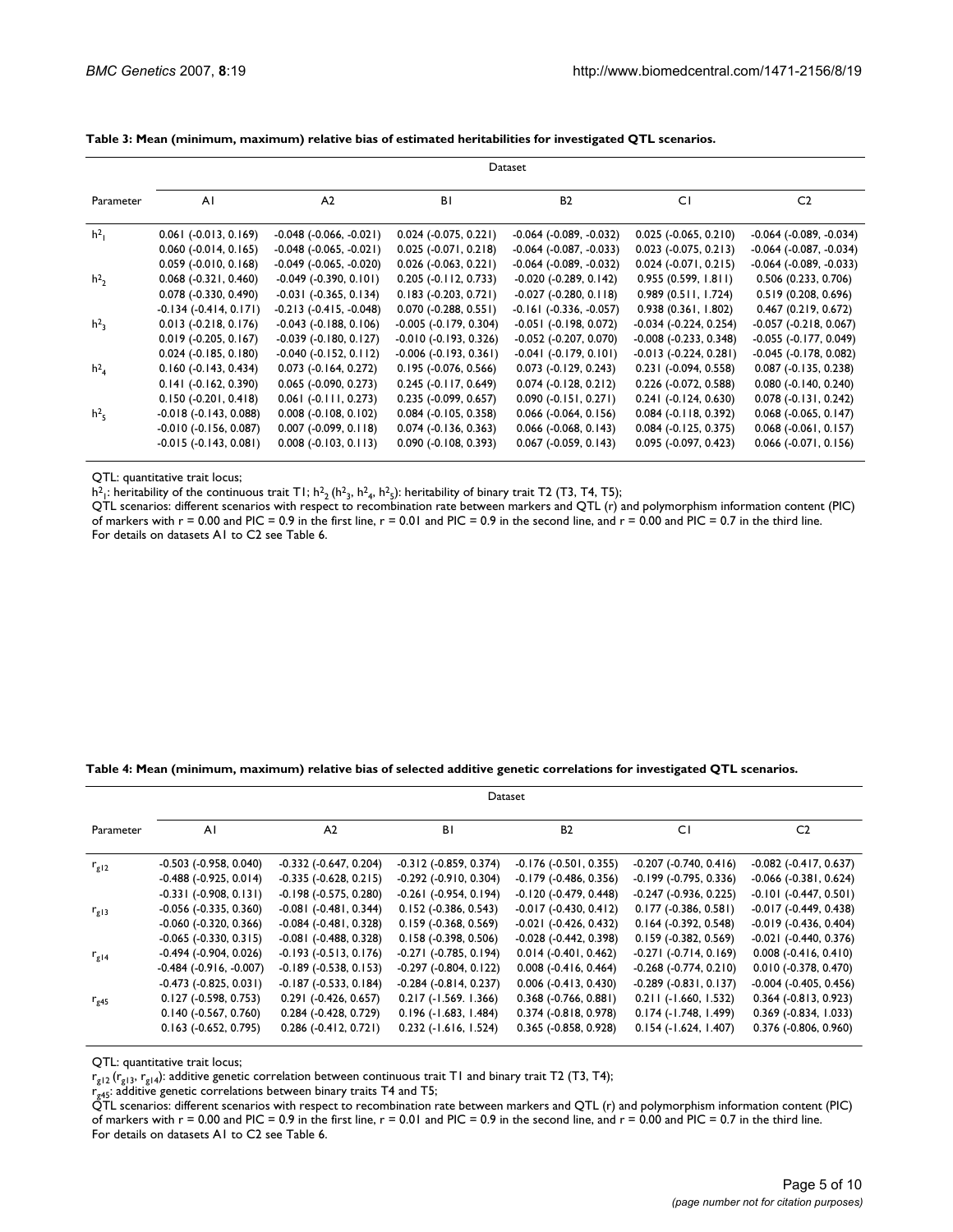trait in animal threshold model analyses of binary traits had a positive effect on convergence, but not on effective sample size [8]. We found significant dependence of effective sample sizes on amount and distribution of available information. Given a certain number of animals with trait records, effective sample sizes for heritabilities were larger when animals were from two subsequent generations instead of one generation. There was no such clear effect on effective sample sizes for additive genetic correlations. Despite fixation of residual covariances to zero, effective sample sizes for additive genetic covariances and correlations were in many cases larger than effective sample sizes for additive genetic variances and heritabilities of the binary traits. Results from literature are not consistent in this respect [31].

#### *Genetic parameter estimates*

Bias of genetic parameter estimates is the major argument against transformation of linear model estimates and in favor of threshold model analysis of binary traits [e.g. [1,2]]. Heritabilities of the continuous trait and the moderately heritable binary traits ( $h^2 = 0.25$ ) were over- or underestimated by maximally 10 percent. If heritability of the binary trait was lower ( $h^2$  = 0.10) and only phenotype information was considered, mean bias increased to up to 25 percent over- or underestimation. These values are in agreement with literature [1,10,32] and clearly smaller than [2] or similar to [22] reported bias of transformed linear model estimates. Inclusion of fixed genotype effect in the model resulted in marked overestimation of heritability of the QTL trait. If trait information was available on animals in only one generation, upward bias was larger than 90 percent, indicating failure to reliably estimate heritability of the polygenic component. Heritability estimates were close to simulated overall heritabilities. If trait information was available on animals in two subsequent generations, i.e. to parents and offspring, upward bias of polygenic heritability estimates was reduced to about 50 percent.

Bias of additive genetic correlations between continuous and binary traits was dependent on heritability of the binary trait, but largely independent of the sign of the simulated correlation. Low heritability of the binary trait  $(h^2)$ = 0.10) resulted in downward bias of continuous-binary correlation estimates by up to 50 percent, i.e. estimates for both positive and negative additive genetic correlations were closer to zero than the simulated values. Estimates for the positive additive genetic correlation between the continuous and the moderately heritable binary trait (h<sup>2</sup> = 0.25) were on average less biased, with upward bias of up to 18 percent in the small datasets and downward bias of up to 8 percent in the larger datasets. Ranges of biases were similar for all continuous-binary correlation estimates. Estimates for the positive additive genetic correlation between two of the binary traits showed considerable variation of bias and were on average overestimated by 13 to 38 percent. Variation of bias was larger if information on animals from only one generation was considered, and overestimation was larger if information on animals from two subsequent generations was considered. Underestimation of positive additive genetic correlation between one continuous trait of moderate heritability ( $h^2 = 0.25$ ) and binary traits of low heritability ( $h^2$  = 0.05 or 0.10) and low prevalence (0.05 or 0.15) has been reported previously [33]. However, in this and a similar study estimates for positive additive genetic correlation between the two binary traits were biased downward as well [2,33]. Differences in simulation parameters and method of analysis may be responsible for the different results. In contrast with our study, simulated additive genetic correlations were all 0.5, residual correlations of 0.3 or 0.2 or -0.2 were simulated, and analyses were performed in linear animal model with residual maximum likelihood (REML). Theoretically, estimates for additive genetic correlations should not be affected by violation of assumption of normality when using linear models for analysis of binary data [21,34]. However, opposite directions of biases seem to arise from use of linear and threshold models for estimation of genetic correlations between binary traits.

#### *Amount and structure of data*

Amount and structure of available information had little influence on accuracy of heritability estimates for the continuous trait and the binary traits of moderate heritability. Increase of the amount of available information increased accuracy of heritability estimates for the binary traits of low heritability and of additive genetic correlation estimates between continuous and binary traits, but also increased the upward bias of additive genetic correlation estimates between two binary traits. Influence of quality of genetic marker information on accuracy of heritability estimates for the binary QTL trait and additive genetic correlation estimates between the continuous trait and the binary QTL trait was less distinct. Given high PIC of genetic markers, estimates were largely unaffected by presence or absence of recombination between markers and QTL. Decrease of PIC resulted in lower heritability estimates, i.e. increased negative bias or decreased positive bias of heritability estimates, and larger range of bias of heritability estimates for the QTL trait. Estimates of additive genetic correlations between the continuous trait and the binary QTL trait were least biased when phenotype and genotype information was considered, genotype information included highly informative markers, and trait information referred to animals from two subsequent generations. There are no reports of similar investigations on influences on accuracy of genetic parameter estimates. Simulated heritabilities and additive genetic correlations were aligned with results of previous real data analyses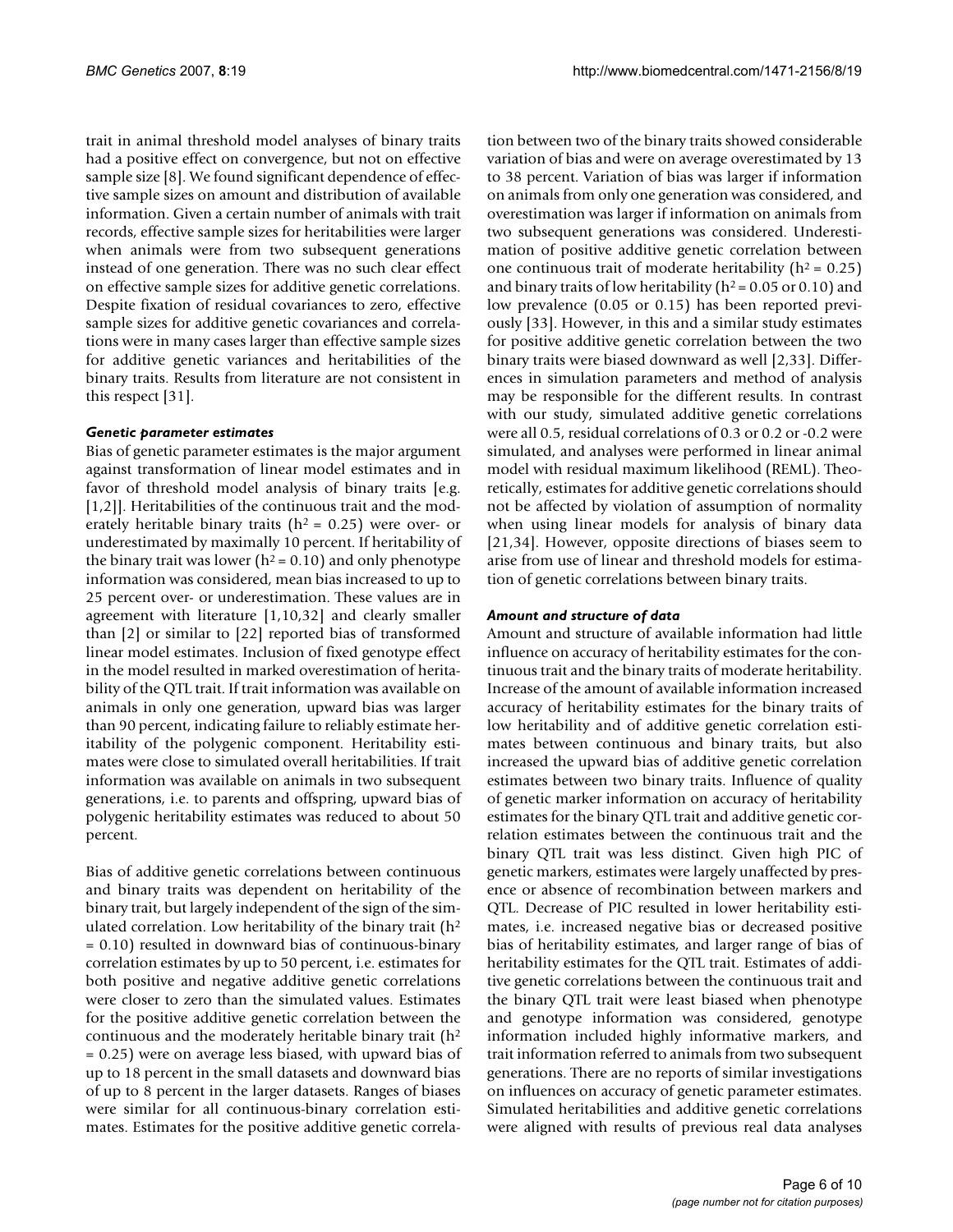and kept constant in this study. Furthermore, we simulated only four of the ten additive genetic correlations and no residual correlations in the multivariate setting of one continuous and four binary traits. Correlations between the binary QTL trait and another binary trait were not simulated. Impact of quality of genetic marker information on accuracy of additive genetic correlation estimates between two binary traits, one of which is influenced by QTL, requires further investigation. Simulation can be extended by modification of heritability levels, closeness and sign of genetic correlations and inclusion of more than one QTL trait. This study documents general feasibility of combined use of phenotype and genotype data for estimation of genetic parameters in the horse using multivariate mixed linear-threshold animal models and Gibbs sampling.

# **Conclusion**

It is feasible to perform multivariate estimation of genetic parameters for categorical, continuous and molecular genetic data in mixed linear-threshold animal models via Gibbs sampling using data and pedigree structures similar to those encountered in the Hanoverian Warmblood horse. Use of trait information on two subsequent generations of animals can increase accuracy of parameter estimates more than merely increasing the number of informative animals from one generation. Impact of different quality of genetic marker information with respect to recombination rate and PIC was minor in the scenarios studied. Consideration of marker genotype information as a fixed effect in the model is likely to result in overestimation of polygenic heritability of a QTL trait, but may be advantageous for quantification of additive genetic correlations between traits of interest. Improved identification of agonistic and antagonistic genetic correlations between traits of interests will facilitate design of effective multiple trait selection schemes.

# **Methods**

### *Data simulation*

Simulated data, which resembled the situation encountered in the population of the Hanoverian Warmblood horse, were used for this study. Characteristics of this population include a high percentage of artificial insemination and coexistence of many small breeding farms and few large studs. The number of horses used for breeding is rather low when compared to the total number of horses, but data collection for genetic analyses is not limited to broodmares and sires. We simulated fixed effects, residual and additive genetic variances for one continuous trait (T1) and liabilities of four categorical traits (T2 to T5), and QTL effects for the liability of one of the categorical traits  $(T2)$ . Heritabilities were set to 0.50  $(T1)$ , 0.25  $(T3, T5)$  and 0.10 (T2, T4). Simulated additive genetic correlations were positive between T1 and T2 and between T1 and T3

 $(r<sub>g</sub> = 0.20)$ , and negative between T1 and T4 and between T4 and T5 ( $r_g$  = -0.20). For T2 two QTL and two flanking markers per QTL with five randomly distributed and equally prevalent alleles each were simulated. Linkage between markers and corresponding QTL was assumed, with one of the marker alleles being associated with the unfavorable QTL allele, therewith indicating increased probability of affection with regard to T2. We assumed that the closely linked markers and the unfavorable allele of each of the markers had been identified in previous association studies, allowing the distinction between individuals homozygous positive, heterozygous or homozygous negative for the unfavorable allele of the respective marker. Only additive effects and no dominance effects were simulated, and total QTL variance was set equal to the polygenic variance. In order to study the effects of different quality of QTL information on the estimation of genetic parameters, three scenarios with respect to recombination rate between markers and QTL (r) and polymorphism information content (PIC) of markers were simulated:  $r = 0.00$  and PIC = 0.9 for all markers  $(0.000)$ ; r = 0.01 and PIC = 0.9 for all markers  $(0.009)$ ; r = 0.00 and PIC =  $0.7$  for all markers (r0p7). In this context, a recombination rate of 0.01 between a marker and the QTL will mean that given the unfavorable marker allele, the QTL allele will be unfavorable with probability  $p =$ 0.99. A recombination rate of 0.00 between a marker and the QTL will mean that given the unfavorable marker allele, the QTL allele will be unfavorable with probability p = 1.00. This case is identical with the situation in which the causal mutation is definitely known. For the categorical traits, simulation of liabilities on the linear scale was followed by dichotomization in order to obtain trait prevalences of 25%  $(T_2, T_5)$  or 10%  $(T_3, T_4)$ . Details on the simulation procedure are summarized in Table 5.

Each of the three simulated populations included 7 generations and 40000 animals per generation. Samples of 10000 animals were drawn at random from the fourth generation, and the pedigree of these animals was traced back over three generations. Within each of ten replicates which were generated this way, six different datasets were created for the genetic analyses. Dataset A1 included all 10000 animals with records for the continuous trait and the four binary traits, information on the fixed effects of sex and contemporary group, and pedigree information over three generations. Dataset B1 included 5000 animals, randomly chosen from the animals included in dataset A1, with respective information on traits, sex, contemporary group and pedigree. Dataset C1 included the same animals and the same information as dataset B1, and additional information on the marker genotype of the animals. Dataset B2 included the same animals as datasets B1 and C1 plus their parents with information on traits, sex, contemporary group and pedigree. Dataset C2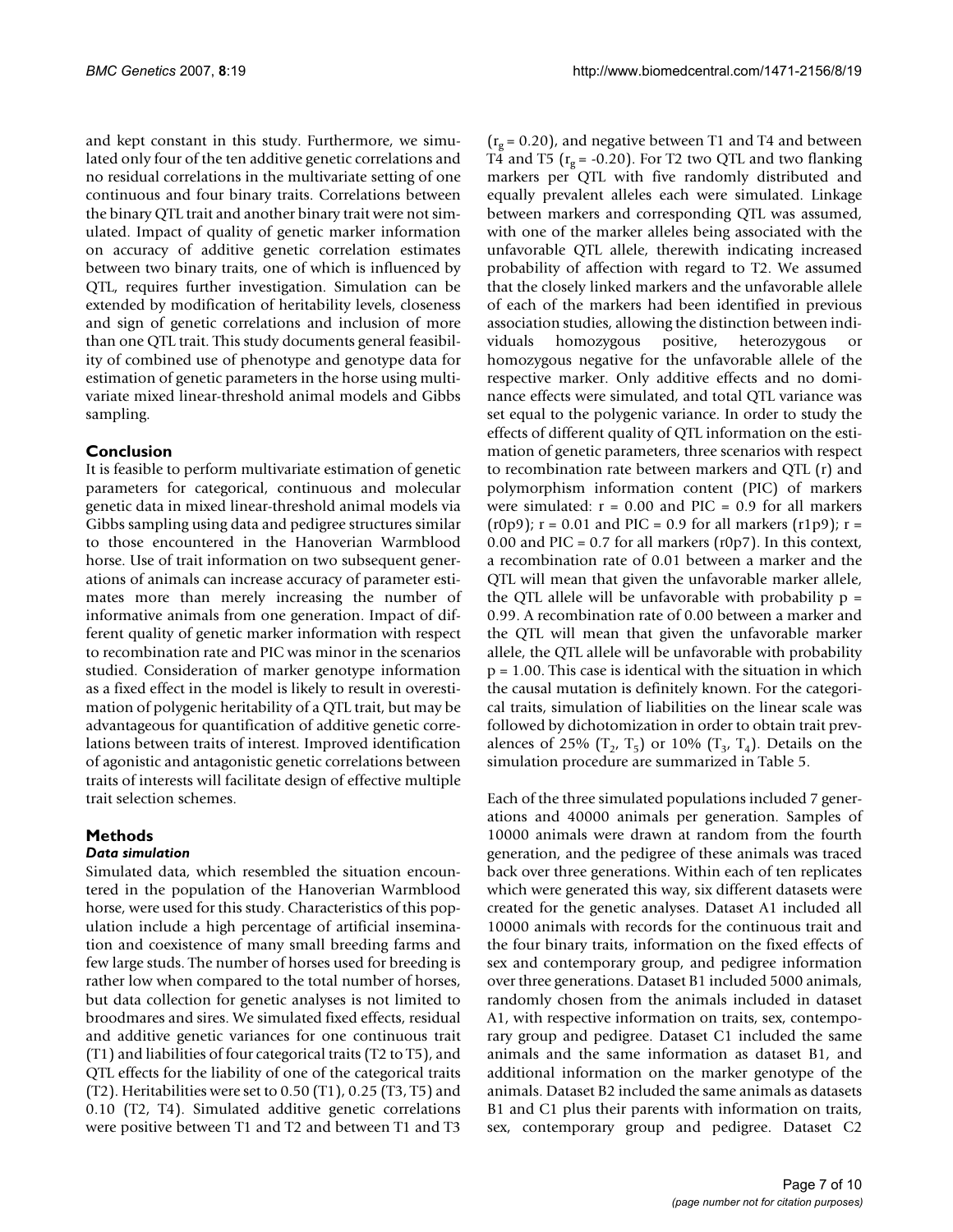| Population parameter                               | Simulated value                                                                                                                                                                                        |
|----------------------------------------------------|--------------------------------------------------------------------------------------------------------------------------------------------------------------------------------------------------------|
| Total number of animals                            | 280000                                                                                                                                                                                                 |
| Number of animals per generation                   | 40000                                                                                                                                                                                                  |
| Sex ratio (males : females)                        | $\pm$ : 1                                                                                                                                                                                              |
| Number of contemporary groups per generation       | 5 (with 2 contemporary groups each represented in 2 subsequent<br>generations)                                                                                                                         |
| Number of breeding animals per generation          | 9400 (9000 dams/400 sires)                                                                                                                                                                             |
| Number of offspring per dam or sire                | dams: 5<br>sires: $500 (n = 40)$ or<br>150 (n = 160) or<br>5 (n = 200)                                                                                                                                 |
| Distribution of additive genetic effects           | $a_1 \sim N(0, 4.8)$ and $a_{2-5} \sim N(0, 1.0)$<br>with $r_{g12} = r_{g13} = 0.20$ and<br>$r_{g14} = r_{g45} = 0.20$ and<br>a <sub>offspring</sub> = 0.5 (a <sub>sire</sub> + a <sub>dam</sub> ) + m |
| Distribution of residual effects                   | $e \sim N(0, x)$<br>with x so that $h^2$ <sub>1</sub> = 0.50,<br>$h^2$ <sub>2</sub> = $h^2$ <sub>4</sub> = 0.10, and<br>$h^2$ <sub>3</sub> = $h^2$ <sub>5</sub> = 0.25                                 |
| Prevalences of binary traits after dichotomization | $T_2$ , $T_5$ : 0.25, and<br>$T_3$ , $T_4$ : 0.10                                                                                                                                                      |
| Number of QTL (T2)                                 | 2                                                                                                                                                                                                      |
| Number of genetic marker per QTL                   | 2                                                                                                                                                                                                      |
| Number of alleles per genetic marker               | 5                                                                                                                                                                                                      |
| Recombination rate between markers and QTL         | $0.0$ or $0.1$                                                                                                                                                                                         |
| PIC of genetic markers                             | 0.9 or 0.7                                                                                                                                                                                             |

a<sub>i</sub>: random additive genetic effect for trait i (i = 1–5); r<sub>gij</sub>: additive genetic correlation between traits i and j (i = j = 1–5); a<sub>offspring</sub> (a<sub>sire</sub>, a<sub>dam</sub>): additive genetic effect of offspring (sire, dam); m: Mendelian sampling term with m ~  $N(0, 0.5\sigma_a)$ ; e: random residual; h $^2$ ; heritability for trait i (i = 1–5; overall heritability for trait 2);

QTL: quantitative trait locus; PIC: polymorphism information content.

included the same animals and the same information as dataset B2, and additional information on the marker genotype of the animals. Dataset A2 included the same animals as datasets B2 and C2 plus the additional 5000 animals which were included in dataset A1 with information on traits, sex, contemporary group and pedigree. The average size of paternal halfsib groups ranged between 16.30 and 29.28, and the average size of maternal halfsib groups ranged between 1.23 and 1.55 among the animals with trait records in the six datasets. Distribution of trait and pedigree information in the different datasets used for the genetic analyses is summarized in Table 6.

#### *Statistical analyses*

Genetic parameters were estimated using Gibbs sampling with the threshold version of the Multiple Trait Gibbs Sampler for Animal Models (MTGSAM) [35], a software which supports multivariate genetic analyses of any combination of continuous and categorical traits. Random and residual effects are assumed to be normally distributed, and flat priors are used for the fixed effects. The user can specify starting values and priors for additive genetic and residual (co)variance matrices. For our analyses, a starting value of one was chosen for all additive genetic variances, a starting value of zero was chosen for all additive genetic covariances, and the residual covariances

between all traits were fixed to zero. In uni- and multivariate binary threshold models identifiability of the model is ensured by fixing the values for the thresholds and the residual variances to values of zero and one, respectively [36]. Methods for effective sampling of the residual covariance matrix subject to the restriction of diagonal elements fixed at one are still under development. However, fixation of the residual covariances for this study was justified by the results of previous real data analyses [14] and fit our simulated data. Because residual covariances were negligible in the real data and were accordingly set to zero in the data simulation, possible gain of further information seemed to be disproportionate to the additional costs of sampling of the residual covariances. Residual covariances were therefore fixed to zero in this study. For the genetic covariance matrix a proper prior using an inverse Wishart distribution with minimum shape parameter (i.e.  $v_{\text{IW}}$  = 7) was adopted in order to ensure posterior propriety. The fixed effects of sex and contemporary group were considered in all analyses. The fixed effect of marker genotype was considered in the analyses of datasets C1 and C2 only, distinguishing between individuals homozygous negative for the unfavorable alleles of all genetic markers, individuals heterozygous for the unfavorable allele of at least one of the genetic markers, and individuals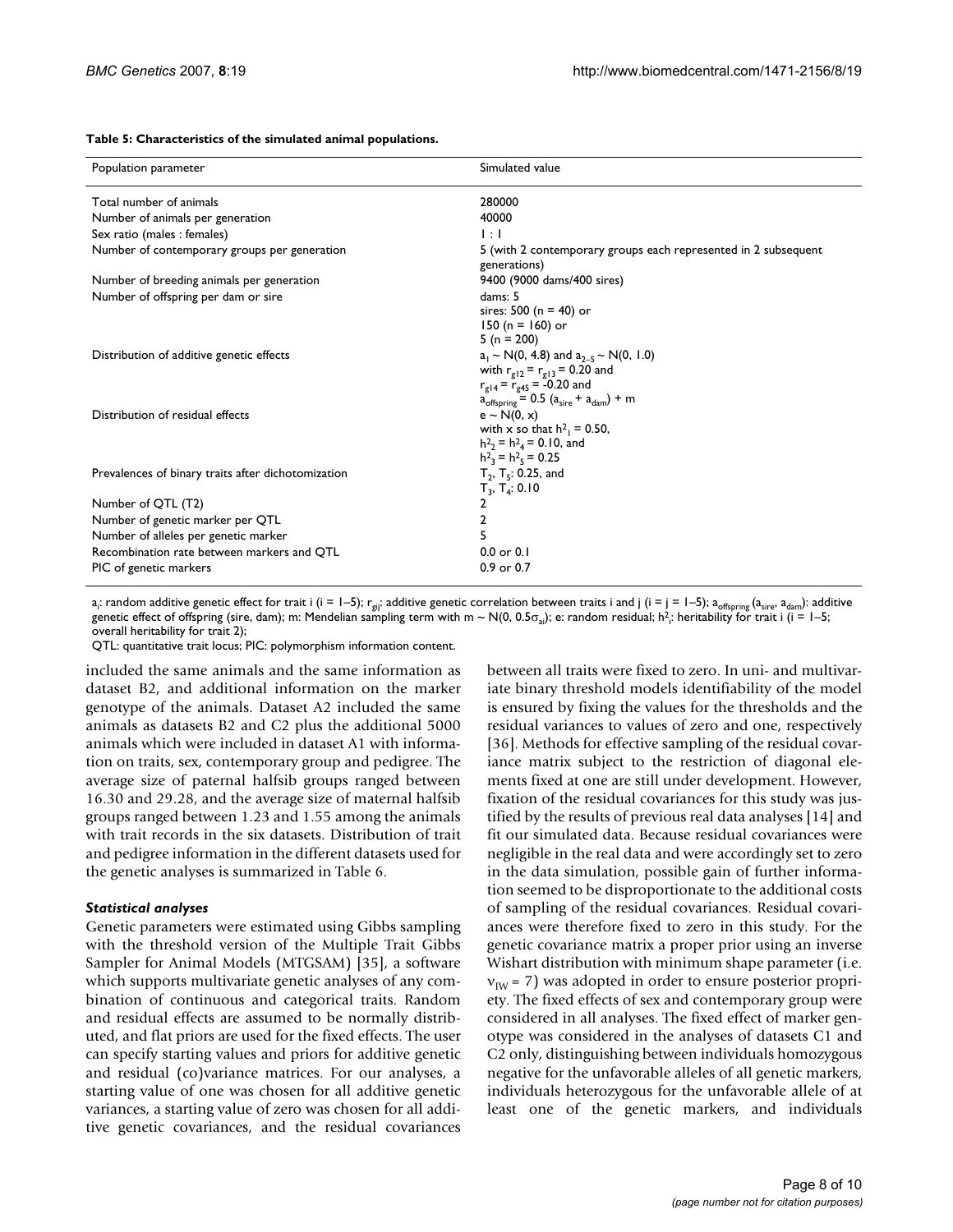|                          | Dataset              |                      |                      |                                  |  |  |
|--------------------------|----------------------|----------------------|----------------------|----------------------------------|--|--|
| Population parameter     | AI                   | A <sub>2</sub>       | BI.CI                | <b>B2. C2</b>                    |  |  |
| Animals <sub>phen</sub>  | 10000                | 14289 (14236–14317)  | 5000                 | 9289 (9236-9317)                 |  |  |
| $Prev_{T2}$              | 25.32 (24.78-25.71)  | 25.62 (25.38-25.87)  | 25.18 (24.36-25.72)  | 25.82 (25.24-26.37)              |  |  |
| $Prev_{T3}$              | $9.92(9.49 - 10.44)$ | $9.52(9.18 - 10.06)$ | $9.87(9.10 - 10.44)$ | $9.31(8.80 - 9.80)$              |  |  |
| $Prev_{\tau_4}$          | $9.53(9.09 - 10.11)$ | $9.81(9.43 - 10.06)$ | $9.50(8.96 - 10.32)$ | 9.92 (9.55-10.32)                |  |  |
| $Prev_{TS}$              | 26.00 (25.29-26.84)  | 25.11 (24.37-25.75)  | 25.91 (24.84-27.08)  | 24.52 (23.58-25.29)              |  |  |
| Animals $_{\text{gen}}$  | 0                    | 0                    | B1:0<br>CI: 5000     | B2:0<br>$C2: 9289 (9236 - 9317)$ |  |  |
| Animals <sub>total</sub> | 30642 (30533-30766)  | 37185 (37028-37292)  | 19913 (19791-20050)  | 26457 (26253-26664)              |  |  |
| Sires                    | 342 (333-352)        | 625 (614-634)        | 287 (273-303)        | 570 (557-585)                    |  |  |
| $HSG_{\text{pat}}$       | $29.28(1 - 352)$     | $22.88$ (1-135)      | $17.43$ ( $1 - 81$ ) | $16.30(1-81)$                    |  |  |
| Dams                     | 6448 (6403-6489)     | 10001 (9936-10052)   | 4002 (3946-4033)     | 7556 (7483-7619)                 |  |  |
| $HSG_{mat}$              | $1.55(1-5)$          | $1.43(1-5)$          | $1.25(1-5)$          | $1.23(1-5)$                      |  |  |

Animals<sub>phen</sub>: number of animals with phenotypic trait records; Prev<sub>T3</sub>, Prev<sub>T3</sub>, Prev<sub>T5</sub>): prevalence of binary trait T2 (T3, T4, T5); Animals<sub>gen</sub>: number of animals with genetic marker information; Animals<sub>total</sub>: total number of animals in the relationship matrix; Sires (Dams): number of sires (dams) of animals with phenotypic trait records; HSG<sub>pat</sub> (HSG<sub>mat</sub>): size of paternal halfsib groups among the animals with phenotypic trait records

homozygous for the unfavorable allele of at least one of the four genetic markers.

 $\gamma_{ijlm} = \mu + SEX_i + CONT_j + a_l + e_{ijlm}$ (datasets A1, A2, B1 and B2), and

 $\gamma_{ijklm} = \mu + SEX_i + CONT_j + QTL_k + a_l + e_{ijklm}$  (datasets C1 and C2),

with  $\gamma_{\text{film}}(\gamma_{\text{ijklm}})$  = observation on trait T1 (continuous) or on trait T2, T3, T4 or T5 (binary) for the l<sup>th</sup> animal,

 $\mu$  = model constant,

*SEX<sub>i</sub>* = fixed effect of the sex of the animal ( $i = 1-2$ ),

*CONT<sub>i</sub>* = fixed effect of the contemporary group ( $j = 1-5$ in analyses of datasets A1, B1 and C1;  $j = 1-8$  in analyses of datasets A2, B2 and C2),

 $QTL_k$  = fixed effect of the QTL marker genotype (n = 1-3),

 $a<sub>l</sub>$  = random additive genetic effect of the l<sup>th</sup> animal (l = 1– 30533 to 30766 for dataset A1, l = 1–37028 to 37292 for dataset A2,  $l = 1 - 19791$  to 20050 for datasets B1 and C1, and  $l = 1-26253$  to 26664 for datasets B2 and C2), and

 $e_{ijlm}(e_{ijklm})$  = random residual.

The total length of the Gibbs chain was set to 205000 in all analyses, and all samples after 5000 rounds of burn-in were saved. Convergence of the Gibbs chain and the need for additional rounds of burn-in to be discarded was checked by visual inspection of sample plots. Effective sample size (ESS) and Monte Carlo error (MCE) was calculated for all (co)variance estimates by the times series method implemented in the post-Gibbs analysis program POSTGIBBSF90 [37] with a thinning rate of ten. Unthinned chains were used to calculate posterior means of additive genetic (co)variance, heritability and additive genetic correlation estimates. Posterior means rather than modes were chosen as point estimates, because in preliminary analyses the means were in most cases closer to the true, i.e. simulated, values than the modes, a finding which is in agreement with previous studies [8,38]. Bias of heritability and additive genetic correlation estimates was calculated as the mean relative deviation of the estimated values ( $par_{est}$ ) from the true, i.e. simulated, values ( $par$ true).

$$
bias = (par_{est} - par_{true})/par_{true}
$$

The influence of data structure and quality of genetic marker information on ESS and bias was tested via analysis of variance using the procedure GLM of Statistical Analysis Systems, (SAS), version 9.1.3 (SAS Institute, Cary, NC, USA, 2005). Effective sample size or bias were considered as dependent variable, and dataset (A1, A2, B1, B2, C1, C2) and quality of genetic marker information (r0p9, r1p9, r0p7) were considered as fixed effect.

#### **Authors' contributions**

KFS designed and carried out the simulation study, and drafted the manuscript. OD conceived of the study, participated in its design, and revised the manuscript. IH participated in conception and design of the study, coordinated it, and revised the manuscript. All authors read and approved the final manuscript.